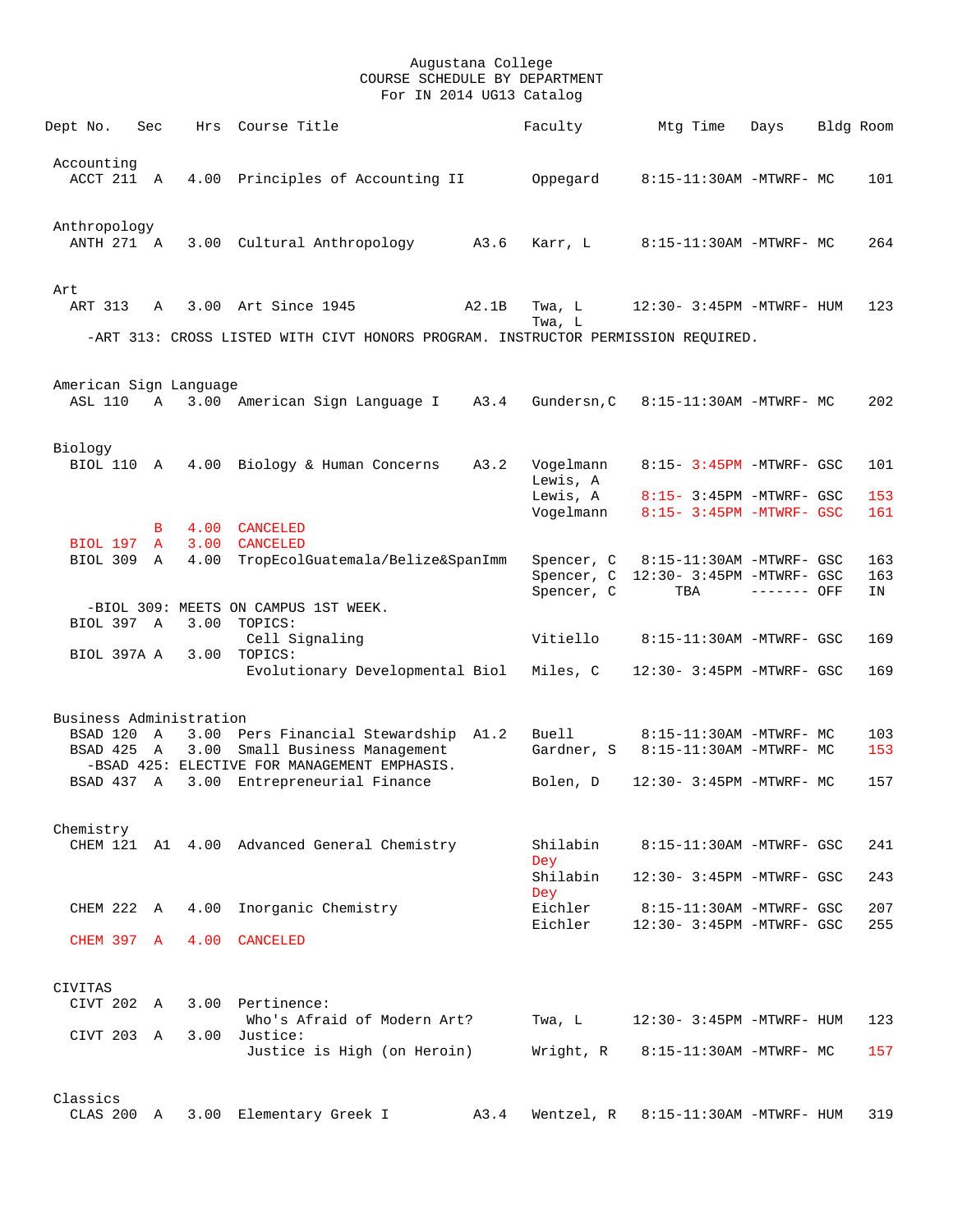| Dept No.                | Sec          |      | Hrs Course Title                                                                                 | Faculty                  | Mtg Time                                           | Days         | Bldg Room  |
|-------------------------|--------------|------|--------------------------------------------------------------------------------------------------|--------------------------|----------------------------------------------------|--------------|------------|
|                         |              |      |                                                                                                  |                          |                                                    |              |            |
| Communication Disorders |              |      |                                                                                                  |                          |                                                    |              |            |
| CMDS 288 A              |              |      | 1.00 Observation Practicum<br>-CMDS 288: INSTRUCTOR PERMISSION REQUIRED.                         | Mahan, K                 | TBA                                                | ------- OFF  | OFF        |
|                         |              |      | CMDS 388 A 4.00 Clinical Practicum                                                               | Mahan, K                 | TBA                                                | ------- OFF  | OFF        |
|                         |              |      | -CMDS 388: INSTRUCTOR PERMISSION REQUIRED.<br>CMDS 488 A 10.00 Adv Clinical Prct: Comm Disorders | Mahan, K                 | TBA                                                | $------$ OFF | OFF        |
|                         |              |      | -CMDS 488: INSTRUCTOR PERMISSION REQUIRED.                                                       |                          |                                                    |              |            |
|                         |              |      |                                                                                                  |                          |                                                    |              |            |
|                         |              |      |                                                                                                  |                          |                                                    |              |            |
| Communication Studies   |              |      | COMM 110 A 3.00 Intro To Communication A2.2                                                      | Nitz, M                  | 8:15-11:30AM -MTWRF- HUM                           |              | 331        |
|                         |              |      | COMM 280 A 3.00 Broadcasting in America                                                          | Bart, J                  | 8:15-11:30AM -MTWRF- HUM                           |              | 301        |
|                         |              |      |                                                                                                  |                          |                                                    |              |            |
|                         |              |      |                                                                                                  |                          |                                                    |              |            |
| Computer Science        |              |      | COSC 210 A 4.00 Computer Science I                                                               | Shum, S                  | 8:15-11:30AM -MTWRF- GSC                           |              | 34         |
|                         |              |      |                                                                                                  |                          |                                                    |              |            |
|                         |              |      |                                                                                                  |                          |                                                    |              |            |
| Economics               |              |      |                                                                                                  |                          |                                                    |              |            |
|                         |              |      | ECON 120 A 3.00 Principles of Economics I A3.3                                                   |                          | Eggleston 12:30- 3:45PM -MTWRF- MC                 |              | 153        |
| ECON 297 A              |              |      | 3.00 TOPICS:<br>Political Econ Thailand (UMAIE)                                                  | Nesiba, R                | TBA                                                | ------- OFF  | IN         |
|                         |              |      |                                                                                                  |                          |                                                    |              |            |
|                         |              |      |                                                                                                  |                          |                                                    |              |            |
| Ed of Deaf/Hard Hearing |              |      | EDHH 287 A 3.00 Practicum: Deaf/Hard of Hearing                                                  | Soukup, M                | TBA                                                | $-----$ OFF  | OFF        |
|                         |              |      |                                                                                                  |                          |                                                    |              |            |
|                         |              |      |                                                                                                  |                          |                                                    |              |            |
| Education               |              |      |                                                                                                  |                          |                                                    |              |            |
| EDUC 110 A              |              |      | 3.00 Foundations of Amer Educ A3.3                                                               | VanBockern               | 8:15-11:30AM -MTWRF- MC                            |              | 253        |
| EDUC 219 A              |              |      | 3.00 Technology in Education<br>EDUC 355 A 3.00 Human Relations in Education                     | Hanavan, P<br>Johnson, M | 8:15-11:30AM -MTWRF- MC<br>8:15-11:30AM -MTWRF- MC |              | 001<br>255 |
| EDUC 370 A              |              |      | 3.00 Literacy for Engl Lang Learners                                                             |                          | Andrews, SE 12:30- 3:45PM -MTWRF- MC               |              | 220        |
|                         |              |      |                                                                                                  |                          |                                                    |              |            |
|                         |              |      |                                                                                                  |                          |                                                    |              |            |
| English                 |              |      | ENGL 140 A 3.00 Contemporary Film Aesthetics Harris, Mit 12:30-3:45PM -MTWRF-HUM                 |                          |                                                    |              | 202        |
|                         |              |      | ENGL 168 A 3.00 CANCELED                                                                         |                          |                                                    |              |            |
|                         |              |      | ENGL 211 A 3.00 CANCELED                                                                         |                          |                                                    |              |            |
|                         |              |      |                                                                                                  |                          |                                                    |              |            |
| French                  |              |      |                                                                                                  |                          |                                                    |              |            |
| FREN 110                | Α            | 3.00 | A3.4<br>Intro to French I                                                                        | Thompsen                 | 8:15-11:30AM -MTWRF- HUM                           |              | 320        |
| FREN 400                | $\mathbb{A}$ | 1.00 | Honors Thesis                                                                                    | Fish                     | TBA                                                | ------- OFF  | OFF        |
|                         |              |      | -FREN 400: INSTRUCTOR SIGNATURE REQUIRED.                                                        |                          |                                                    |              |            |
|                         |              |      |                                                                                                  |                          |                                                    |              |            |
| General Studies         |              |      |                                                                                                  |                          |                                                    |              |            |
| GENL 097T A             |              | 1.00 | New to Augustana Experience A1.1                                                                 | Venekamp                 | $11:30-12:20PM --T-R-- LIBR$                       |              | 229        |
| GENL 100 A              |              |      | 3.00 Career and Life Planning                                                                    | Etler                    | $12:30 - 3:45PM - MTWRF - HUM$                     |              | 102        |
| GENL 105F A             |              |      | 4.00 Off Campus Study Programs<br>A3.6<br>Educ/Hlth Care Systems Tanzania                        | Feinstein                | TBA                                                | ------- OFF  | IN         |
| GENL 173 A              |              | 3.00 | Ballet: Toes n' Tunes<br>A3.5B                                                                   | Gregg, M                 | 8:15-11:30AM -MTWRF- HUM                           |              | 123        |
|                         |              |      |                                                                                                  | Stanichar                |                                                    |              |            |
| GENL 206                | Α            | 4.00 | Emergency Medical Technician                                                                     | Swenson, J               | $9:00-4:00PM -MTWRF-HUM$                           |              | 226        |
|                         |              |      |                                                                                                  | Swenson, J               | $9:00-4:00PM -MTWRF-HUM$                           |              | 227        |
| GENL 297 A              |              | 4.00 | TOPICS:<br>Dharma:Life,Reli,MusiContmpIndia                                                      | Looney, S                | TBA                                                | ------- OFF  | ΙN         |
|                         |              |      |                                                                                                  | Pennington               |                                                    |              |            |
| GENL 492 D              |              | 3.00 | Senior Capstone:<br>A4.3                                                                         |                          |                                                    |              |            |
|                         |              |      | Harry Potter                                                                                     | Jungling                 | 12:30- 3:45PM -MTWRF- HUM                          |              | 231        |
|                         | Е            | 3.00 | Cinema, Character, and Culture                                                                   | Mays, J<br>Miller, J     | 12:30- 3:45PM -MTWRF- HUM                          |              | 331        |
|                         |              |      |                                                                                                  | Bart, H                  |                                                    |              |            |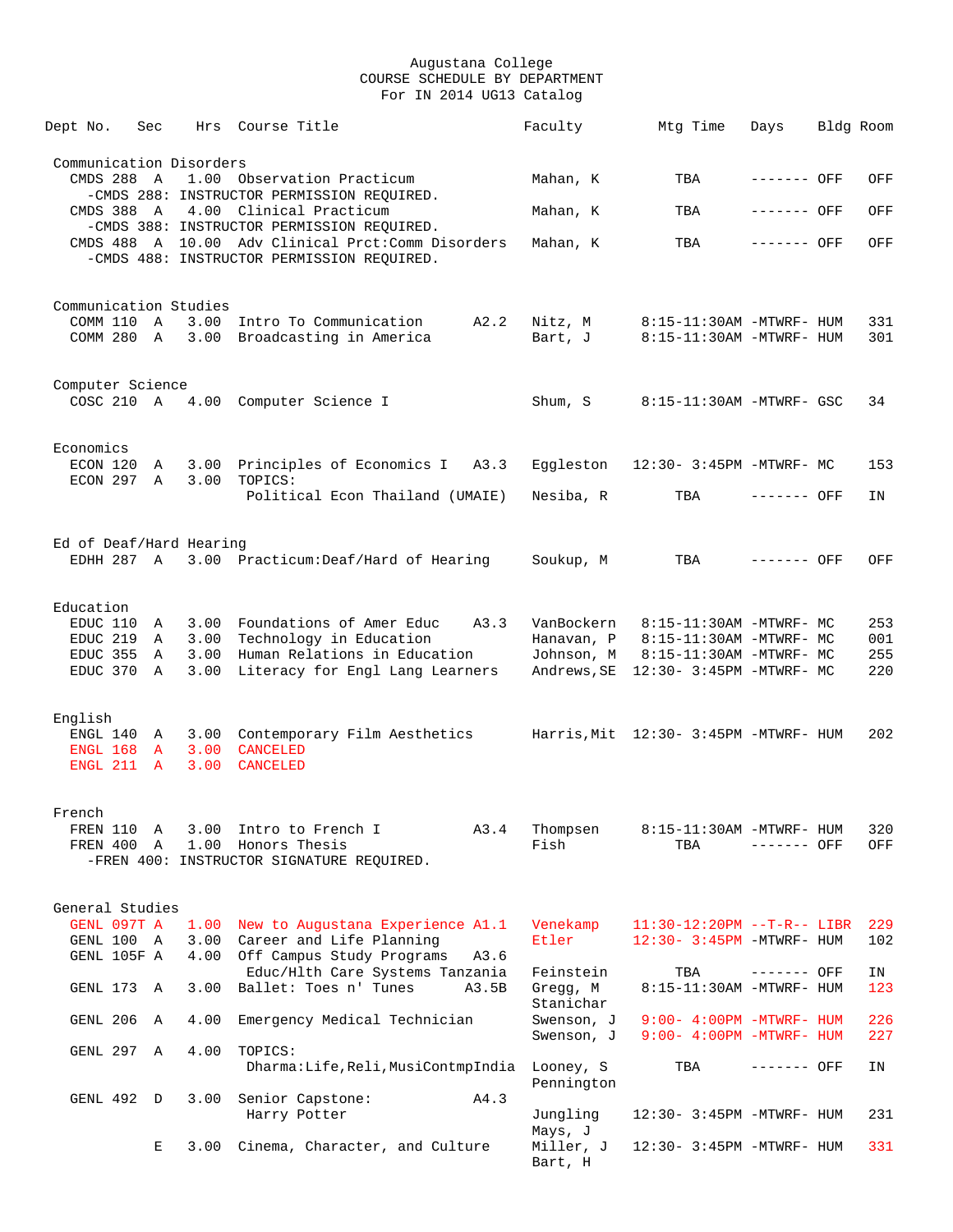| Dept No.                        | Sec                                           |                      | Hrs Course Title                                                                                             | Faculty                                        | Mtg Time                                                                      | Days                       | Bldg Room |                     |
|---------------------------------|-----------------------------------------------|----------------------|--------------------------------------------------------------------------------------------------------------|------------------------------------------------|-------------------------------------------------------------------------------|----------------------------|-----------|---------------------|
|                                 | F                                             |                      | 3.00 HowShallWeLive as DigitalNative                                                                         | Gray, S                                        | Babcock, E 12:30- 3:45PM -MTWRF- MC                                           |                            |           | 101                 |
|                                 | G                                             |                      | 3.00 Citzn & State in Age of Genocide                                                                        |                                                | Dipple, $G = 8:15-11:30AM - MTWRF - MC$                                       |                            |           | 201                 |
|                                 |                                               |                      |                                                                                                              | Hicks, P                                       |                                                                               |                            |           |                     |
| Gender Studies                  |                                               |                      | GENS 211 A 3.00 CANCELED                                                                                     |                                                |                                                                               |                            |           |                     |
| German                          | GERM 110 A                                    |                      | 3.00 Intro to German I<br>A3.4<br>GERM 400 A 1.00 Honors Thesis<br>-GERM 400: INSTRUCTOR SIGNATURE REQUIRED. | Lhotzky, S                                     | Lhotzky, S 12:30- 3:45PM -MTWRF- HUM<br>TBA                                   | $------$ OFF               |           | 319<br>OFF          |
| Government/Intl Affairs         |                                               |                      | GOVT 297 A 3.00 CANCELED                                                                                     |                                                |                                                                               |                            |           |                     |
| History                         |                                               |                      | HIST 197 A 3.00 TOPICS:<br>Latin America at the Movies A3.6 Conover 12:30-3:45PM -MTWRF- MC                  |                                                |                                                                               |                            |           | 264                 |
| Health                          |                                               |                      | HLTH 216 A 2.00 Stress Management                                                                            |                                                | VanSchepen 9:30-11:30AM -MTWR-- ELMN                                          |                            |           | 230                 |
| Sign Lang. Interpreting         |                                               |                      | INTR 350 A 3.00 Specialized Interpreting                                                                     | Dyce, M                                        | 8:15-11:30AM -MTWRF- MC                                                       |                            |           | 164                 |
| Mathematics                     | MATH 140 A<br>MATH 330 A                      |                      | 3.00 Quantitative Reasoning<br>A2.3<br>A2.1B<br>3.00 History of Mathematics                                  |                                                | Sorenson, T 12:30- 3:45PM -MTWRF- GSC<br>Smith, Jay 12:30- 3:45PM -MTWRF- GSC |                            |           | 021<br>031          |
| Modern Foreign Languages        |                                               |                      | MDFL 152 A 3.00 Ctrl & West African Cinema A3.6                                                              |                                                | $Fish$ $12:30-3:45PM$ -MTWRF- HUM                                             |                            |           | 325                 |
| Music                           | MUSI 110 A<br>MUSI 111 A<br><b>MUSI 297 A</b> | 3.00<br>3.00<br>3.00 | The Understanding of Music A3.5B<br>History of Jazz<br>A3.5B<br><b>CANCELED</b>                              | Joyce, R                                       | Svenningsn 12:30- 3:45PM -MTWRF- HUM<br>8:15-11:30AM -MTWRF- HUM              |                            |           | 121<br>121          |
| Native American Studies         | NAST 320 A                                    |                      | 3.00 Native American Social Sys A3.6                                                                         | Bunger                                         | 12:30- 3:45PM -MTWRF- MC                                                      |                            |           | 202                 |
| Nursing<br>NURS 200<br>NURS 451 | A<br>Α<br>В                                   | 3.00<br>3.00<br>3.00 | Intro to Professional Nursing<br>Leadership in Prof Nursing<br>Leadership in Prof Nursing                    | Nelson, Mry<br>Philipp<br>Herrmann<br>Karel, B | 8:15-11:30AM -MTWRF- GSC<br>TBA<br>TBA                                        | ------- OFF<br>------- OFF |           | 121<br>ONLN<br>ONLN |
|                                 | C                                             | 3.00                 | Leadership in Prof Nursing                                                                                   | Waltman, P                                     | TBA                                                                           | ------- OFF                |           | ΙN                  |
|                                 | D                                             | 3.00                 | Leadership in Prof Nursing                                                                                   | Younger, K<br>Schroeder                        | TBA                                                                           | ------- OFF                |           | ΙN                  |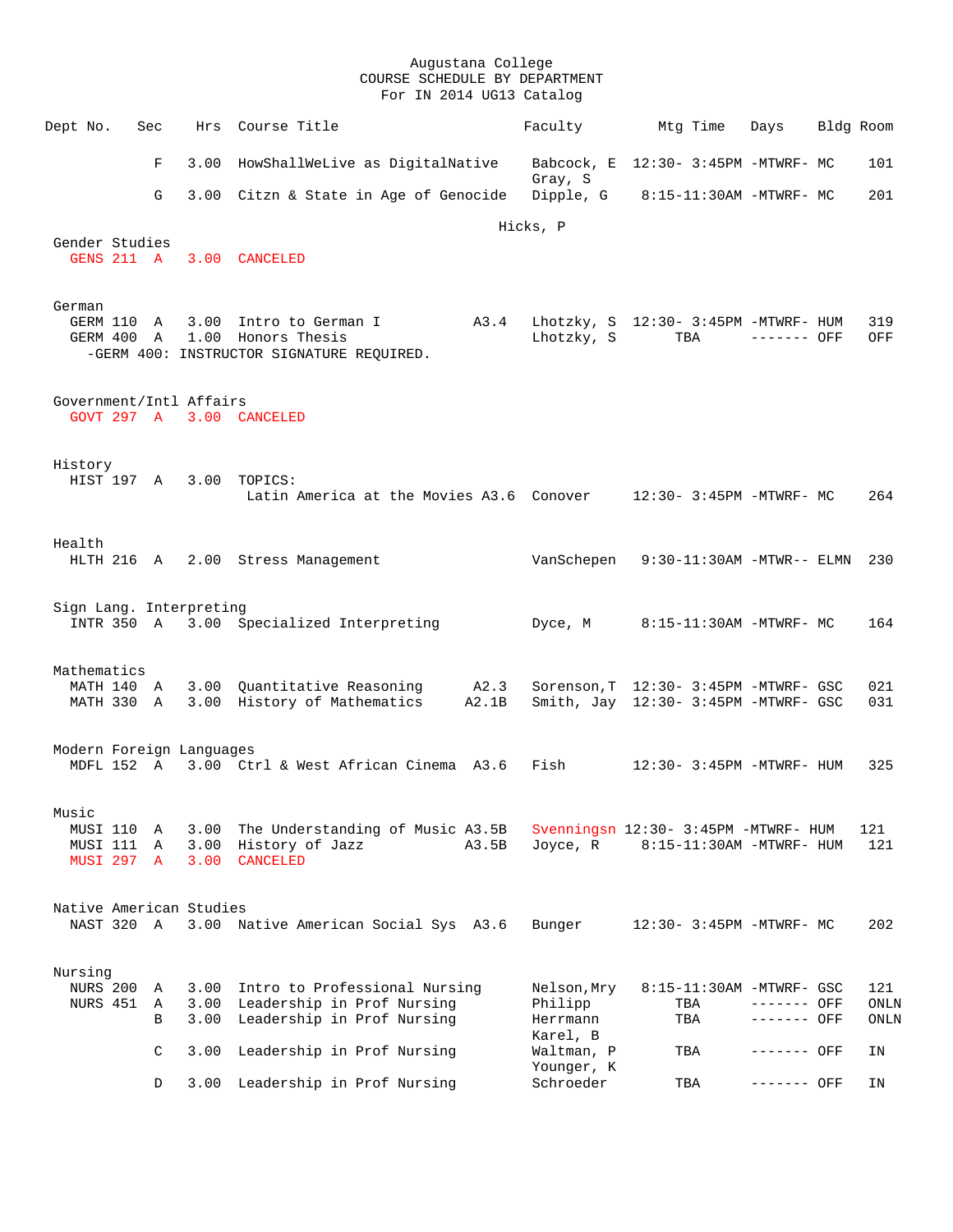| Dept No.           | Sec          |         | Hrs Course Title                                                                                                  |      | Faculty    | Mtq Time                                                          | Days        | Bldg Room  |
|--------------------|--------------|---------|-------------------------------------------------------------------------------------------------------------------|------|------------|-------------------------------------------------------------------|-------------|------------|
|                    |              |         |                                                                                                                   |      |            |                                                                   |             |            |
| Physical Education |              |         |                                                                                                                   |      |            |                                                                   |             |            |
| PE 103             | Α            | 1.00    | Boot Camp Fitness A1.3                                                                                            |      | Stavenger  | $10:00-11:00$ AM -MTWR-- ELMN                                     |             | 105        |
| PE 105             | $\mathbb{A}$ |         | 1.00 Downhill Skiing                                                                                              | A1.3 |            |                                                                   |             |            |
|                    |              |         | (includes lift and lessons)<br>-PE 105A: SPECIAL FEE: \$120 FOR LIFT AND LESSONS. MEETS AT GREAT BEAR SKI RESORT. |      | Barkus, B  | $6:30 - 9:30PM -T-R--OFF$                                         |             | OFF        |
|                    |              |         | AP 1.00 (includes lessons only)                                                                                   |      | Barkus, B  | 6:30- 9:30PM --T-R-- OFF                                          |             | OFF        |
|                    |              |         | -PE 105AP: SPECIAL FEE: \$80 FOR LESSONS. MEETS AT GREAT BEAR SKI RESORT.                                         |      |            |                                                                   |             |            |
|                    |              |         | AR 1.00 (includes lift, lessons, equip)                                                                           |      | Barkus, B  | 6:30- 9:30PM --T-R-- OFF                                          |             | OFF        |
|                    |              |         | -PE 105AR: SPECIAL FEE: \$160 FOR LIFT, LESSONS, & EQUIPMENT. MEETS AT GREAT BEAR SKI RESORT.                     |      |            |                                                                   |             |            |
| PE 106             | A            |         | 1.00 Snowboarding                                                                                                 | A1.3 |            |                                                                   |             |            |
|                    |              |         | (includes lift and lessons)                                                                                       |      | Barkus, B  | 6:30- 9:30PM --T-R-- OFF                                          |             | OFF        |
|                    |              |         | -PE 106A: SPECIAL FEE: \$120 FOR LIFT AND LESSONS. MEETS AT GREAT BEAR SKI RESORT.                                |      |            |                                                                   |             |            |
|                    |              |         | AP 1.00 (includes lessons only)                                                                                   |      | Barkus, B  | $6:30 - 9:30PM -T-R--OFF$                                         |             | OFF        |
|                    |              |         | -PE 106AP: SPECIAL FEE: \$80 FOR LESSONS. MEETS AT GREAT BEAR SKI RESORT.                                         |      |            |                                                                   |             |            |
|                    |              | AR 1.00 | (includes lift, lessons, equip)                                                                                   |      | Barkus, B  | 6:30- 9:30PM --T-R-- OFF                                          |             | OFF        |
|                    |              |         | -PE 106AR: SPECIAL FEE: \$160 FOR LIFT, LESSONS, & EQUIPMENT. MEETS AT GREAT BEAR SKI RESORT.                     |      |            |                                                                   |             |            |
| PE 111             | Α            |         | 1.00 Handball/Fitness                                                                                             | A1.3 | Gross, W   | $11:00-12:15PM -MTWR-- ELMN$                                      |             | 135        |
| PE 112             | A            |         | 1.00 Hatha Yoga                                                                                                   | A1.3 | Dickinson  | $12:30 - 1:20PM -MTWRF - ELMN$                                    |             | 224        |
| PE 131             | Α            |         | 1.00 Officiating Football                                                                                         |      |            | Anderson, 0 7:00-10:00PM ---W--- ELMN                             |             | 230        |
| PE 215             | Α            | 3.00    | Sport in Society                                                                                                  |      | Barkus, B  | 8:15-11:30AM -MTWRF- ELMN                                         |             | 241        |
|                    |              |         |                                                                                                                   |      | Buckley, A |                                                                   |             |            |
| PE 225<br>PE 235   | Α<br>Α       | 2.00    | Psychology of Coaching<br>Theory of Coaching Wrestling                                                            |      | Petak, A   | 12:30- 2:30PM -MTWR-- ELMN<br>Reitmeier 1:30- 3:30PM -MTWR-- ELMN |             | 230<br>224 |
|                    |              | 2.00    |                                                                                                                   |      |            |                                                                   |             |            |
|                    |              |         |                                                                                                                   |      |            |                                                                   |             |            |
| Philosophy         |              |         |                                                                                                                   |      |            |                                                                   |             |            |
|                    |              |         | A2.2<br>PHIL 120 A 3.00 Critical Thinking                                                                         |      | Vicens     | 8:15-11:30AM -MTWRF- HUM                                          |             | 201        |
|                    |              |         |                                                                                                                   |      |            |                                                                   |             |            |
|                    |              |         |                                                                                                                   |      |            |                                                                   |             |            |
| Physics            |              |         |                                                                                                                   |      |            |                                                                   |             |            |
| PHYS 110 A         |              |         | 3.00 From Atoms To Stars A3.2                                                                                     |      | Grau, N    | 8:15-11:30AM -MTWRF- GSC                                          |             | 201        |
|                    |              |         |                                                                                                                   |      |            |                                                                   |             |            |
|                    |              |         |                                                                                                                   |      |            |                                                                   |             |            |
| Psychology         |              |         |                                                                                                                   |      |            |                                                                   |             |            |
| PSYC 115 A         |              | 3.00    | General Psychology A3.3                                                                                           |      | Trainor    | 8:15-11:30AM -MTWRF- MC                                           |             | 257        |
| PSYC 297 A         |              | 4.00    | TOPICS:                                                                                                           |      |            |                                                                   |             |            |
|                    |              |         | Cultural Psychology in NE Brazil                                                                                  |      | Oqdie      | TBA                                                               | ------- OFF | IN         |
|                    |              |         |                                                                                                                   |      |            |                                                                   |             |            |
| Religion           |              |         |                                                                                                                   |      |            |                                                                   |             |            |
|                    |              |         | RELI 229 A 3.00 Reading for Meaning/Truth: A4.2                                                                   |      | Swanson, R | 8:15-11:30AM -MTWRF- HUM                                          |             | 202        |
|                    |              |         | Hermes, God of Thieves & Interp                                                                                   |      |            |                                                                   |             |            |
|                    |              |         |                                                                                                                   |      |            |                                                                   |             |            |
|                    |              |         |                                                                                                                   |      |            |                                                                   |             |            |
| Sociology          |              |         |                                                                                                                   |      |            |                                                                   |             |            |
| SOCI 250           | A            |         | 3.00 Delinquency and Crime                                                                                        |      | Swart, W   | 8:15-11:30AM -MTWRF- MC                                           |             | 102        |
| SOCI 271           | A            |         | 3.00 Cultural Anthropology                                                                                        | A3.6 | Karr, L    | 8:15-11:30AM -MTWRF- MC                                           |             | 264        |
| SOCI 320           | A            |         | 3.00 Native American Social Sys                                                                                   | A3.6 | Bunger     | 12:30- 3:45PM -MTWRF- MC                                          |             | 202        |
|                    |              |         |                                                                                                                   |      |            |                                                                   |             |            |
|                    |              |         |                                                                                                                   |      |            |                                                                   |             |            |
| Spanish            |              |         |                                                                                                                   |      |            |                                                                   |             |            |
| SPAN 297           | A            | 3.00    | Topics in Hispanic Civ & Culture                                                                                  |      |            |                                                                   |             |            |
|                    |              |         | Conversacion y Practica Oral                                                                                      |      | Rueter     | 12:30- 3:45PM -MTWRF- HUM                                         |             | 302        |
| SPAN 397           | Α            | 3.00    | Topics in Hispanic Civ & Culture                                                                                  |      |            |                                                                   |             |            |
|                    |              |         | Conversacion y Practica Oral                                                                                      |      | Rueter     | 12:30- 3:45PM -MTWRF- HUM                                         |             | 302        |
| SPAN 400           | Α            | 1.00    | Honors Thesis                                                                                                     |      | Rueter     | TBA                                                               | ------- OFF | OFF        |
|                    |              |         | -SPAN 400: INSTRUCTOR SIGNATURE REQUIRED.                                                                         |      |            |                                                                   |             |            |
|                    |              |         |                                                                                                                   |      |            |                                                                   |             |            |
|                    |              |         |                                                                                                                   |      |            |                                                                   |             |            |
| Special Education  |              |         |                                                                                                                   |      |            |                                                                   |             |            |
| SPED 280 A         |              |         | 3.00 Practicum: Chd & Yth with Disabil                                                                            |      | Dobson, K  | TBA                                                               | ------- OFF | OFF        |